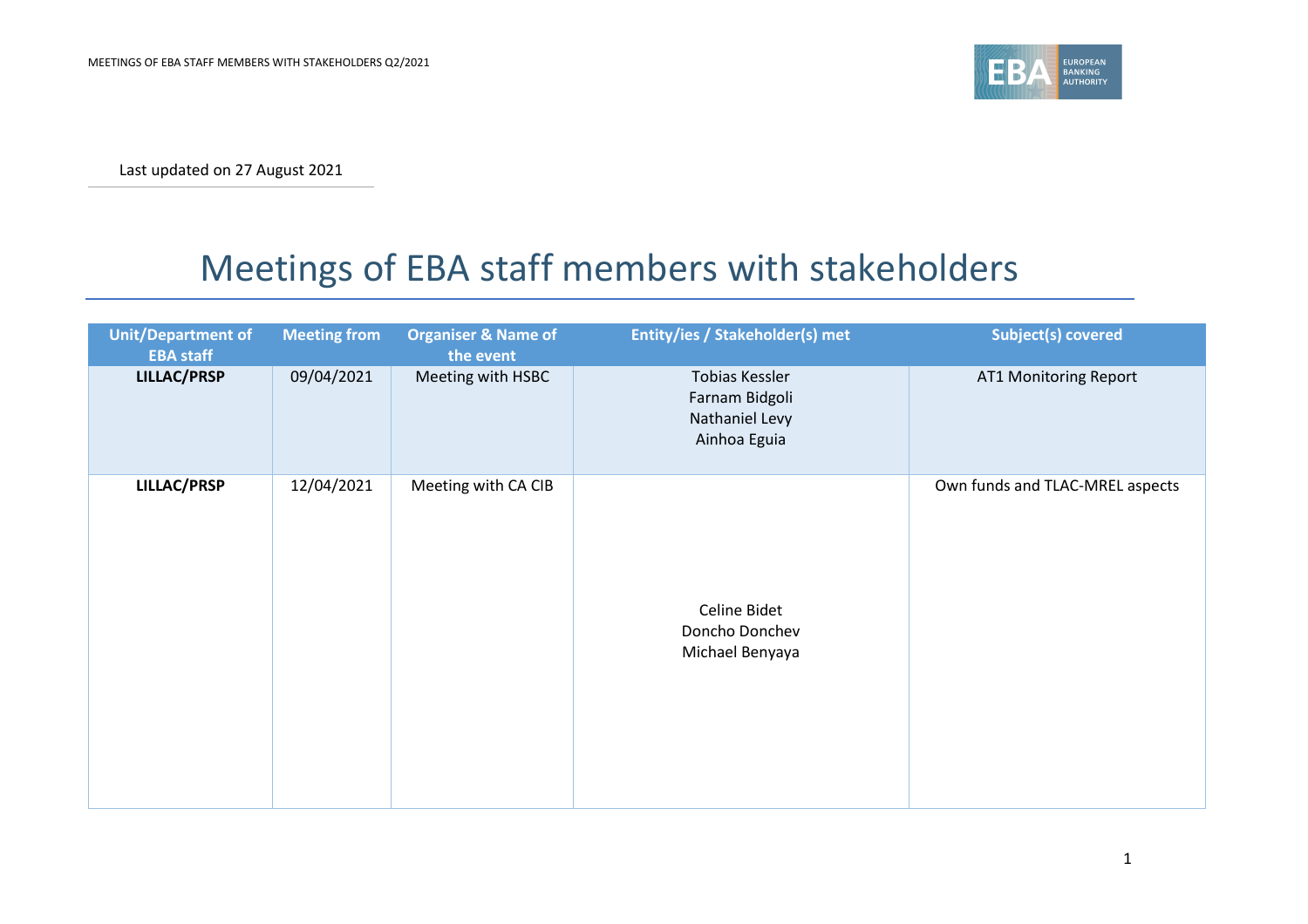

| <b>PRSP</b> | 12/04/2021 | Meeting with ESBG |                                          | Update on the existing and potential       |
|-------------|------------|-------------------|------------------------------------------|--------------------------------------------|
|             |            |                   | Sebastian Stodulka (ESBG)                | EBA measures in response to the Covid-     |
|             |            |                   | Roberto Timpano (ESBG)                   | 19 crisis, EBA RTS on Own Funds and        |
|             |            |                   | Myrto Pargana (ESBG)                     | Eligible, update on the CRD V level 2      |
|             |            |                   | Dominique Carriou (ESBG)                 | text mandates related to the IRRBB, the    |
|             |            |                   | Tatiana Reyes (CaixaBank)                | EBA study on the cost of compliance,       |
|             |            |                   | Edgar Gimenez (CaixaBank)                | proportionality & the simplified Pillar II |
|             |            |                   | Fons Borginon                            | approach within the revised SREP           |
|             |            |                   | (Network of Belgian Savings Bank)        | Guidelines                                 |
|             |            |                   | Sophie Asselot (Natixis)                 |                                            |
|             |            |                   | Tania Mauhin Pinheiro                    | Sustainable Finance: The response to       |
|             |            |                   | (Caixa Geral de Depositos)               | the Commission's Call for Advice (CfA)     |
|             |            |                   | Martin Switaiski (DSGV)                  | on Art. 8 of the Taxonomy Regulation,      |
|             |            |                   | Christina Wehmeier (DSGV)                | EBA ongoing work in relation to ESG        |
|             |            |                   | Michael Engelhard (DSGV)                 | risks, including the Discussion Paper on   |
|             |            |                   | Jessica Glaser (DSGV)                    | management and supervision of ESG          |
|             |            |                   | Amrit Reschender (Austrian Savings Bank  | risks for credit institutions and          |
|             |            |                   | Association)                             | investment firms, the consultation on      |
|             |            |                   | Dina Filipovic (Austrian Savings Bank    | draft technical standards on Pillar 3      |
|             |            |                   | Association)                             | disclosures of ESG risks and the work on   |
|             |            |                   | Georg Merc (Erste Group)                 | the green supporting factor                |
|             |            |                   | Peter Kartous (Erste Group)              |                                            |
|             |            |                   | Johanna Orth (Swedbank)                  |                                            |
|             |            |                   | Arnis Puharts (Swedbank)                 |                                            |
|             |            |                   | Emilia Jorander Delleborn (Swedbank)     |                                            |
|             |            |                   | Jasmin Voit (Sparkassen-Prüfungsverband) |                                            |
|             |            |                   | Anna Welsapar (Swedish Savings Banks     |                                            |
|             |            |                   | Association)                             |                                            |
|             |            |                   | Bengt Nordstrom (Swedish Savings Bank    |                                            |
|             |            |                   | Association)                             |                                            |
|             |            |                   |                                          |                                            |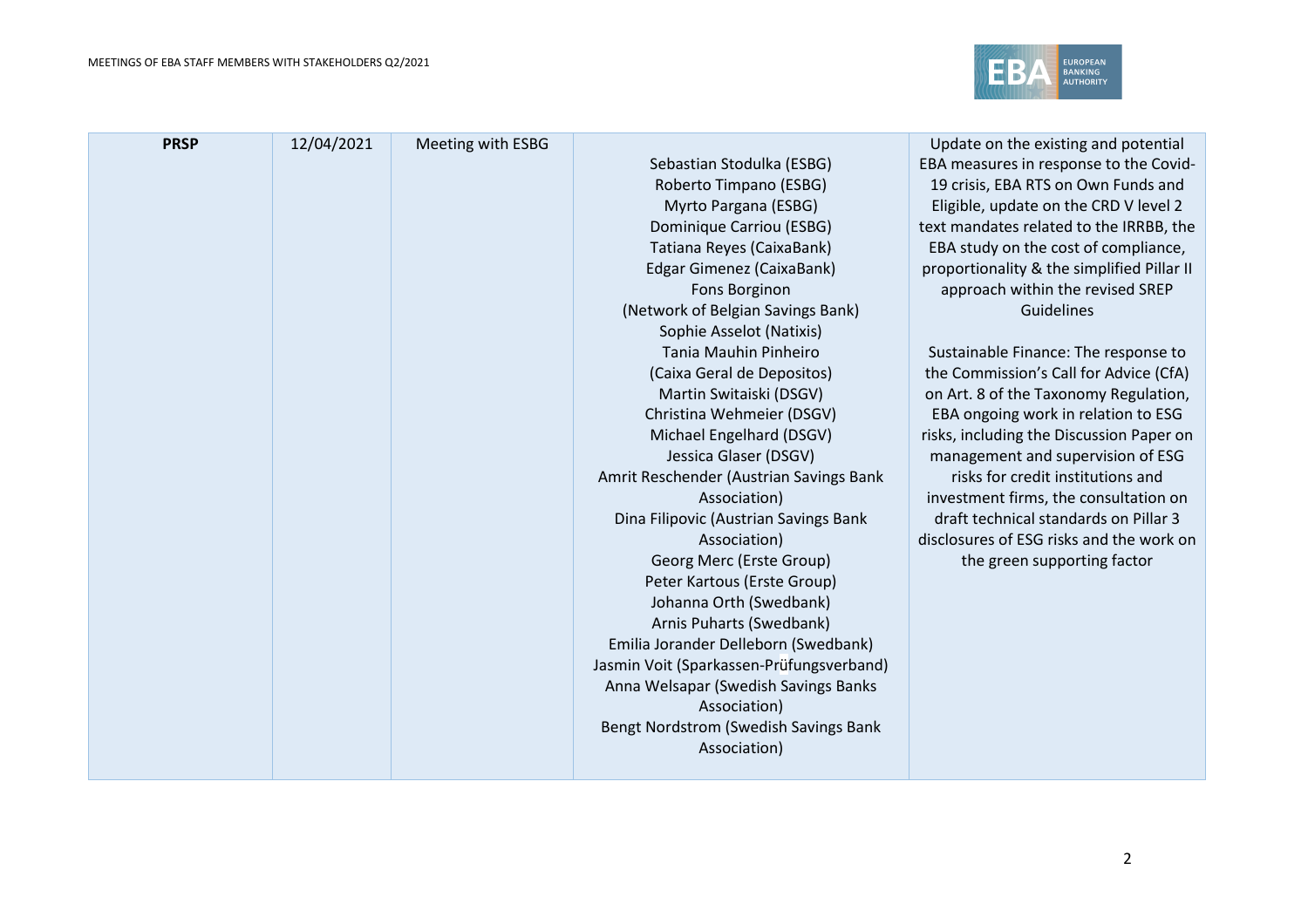

| <b>LILLAC/PRSP</b> | 14/04/2021 | Meeting with ESBG                                             | Tsvetomira Van Assche<br>Sebastian Stodulka                                                                                                                                                    | IFRS17                                                                  |
|--------------------|------------|---------------------------------------------------------------|------------------------------------------------------------------------------------------------------------------------------------------------------------------------------------------------|-------------------------------------------------------------------------|
| <b>PRSP</b>        | 14/04/2021 | Meeting with Afore<br>Consulting                              | Herbert Muller (MunichRE)<br>Kade Spears (SCOR)<br>Marilyn Blattner-Hoyle (AIG)<br><b>Volker Handrich (SwissRe)</b><br>Nickolas Reinhardt (Afore Consulting)<br>Luca Giusti (Afore Consulting) | EU's wider Trade Policy                                                 |
| <b>RLMT</b>        | 14/04/2021 | Meeting with ABI,<br><b>UniCredit and Intesa</b><br>San Paolo | Federico Cornelli (ABI)<br>Isabel Candotto (ABI)<br>Ines Scacchi (ABI)<br>Costanza Bufalini (UniCredit)<br>Anna Karolina Marciniak (UniCredit)<br>Stefano Patruno (Intesa SanPaolo)            | Developments on the legislative<br>proposals and the NPL data templates |
| <b>LILLAC/PRSP</b> | 15/04/2021 | <b>Meeting with Barclays</b>                                  | <b>Thomas Flichy</b><br>Nipun Abhat<br><b>Eduardo Mas</b>                                                                                                                                      | Own funds and TLAC-MREL aspects                                         |
| <b>RBM/PRSP</b>    | 15/04/2021 | Meeting with BEUC                                             | Déborah Faure<br>Jasper De Meyer                                                                                                                                                               | Covid-19 relief measures                                                |
| <b>LILLAC/PRSP</b> | 16/04/2021 | Meeting with Morgan<br>Stanley                                | <b>Charles Antoine Dozin</b>                                                                                                                                                                   | Capital aspects                                                         |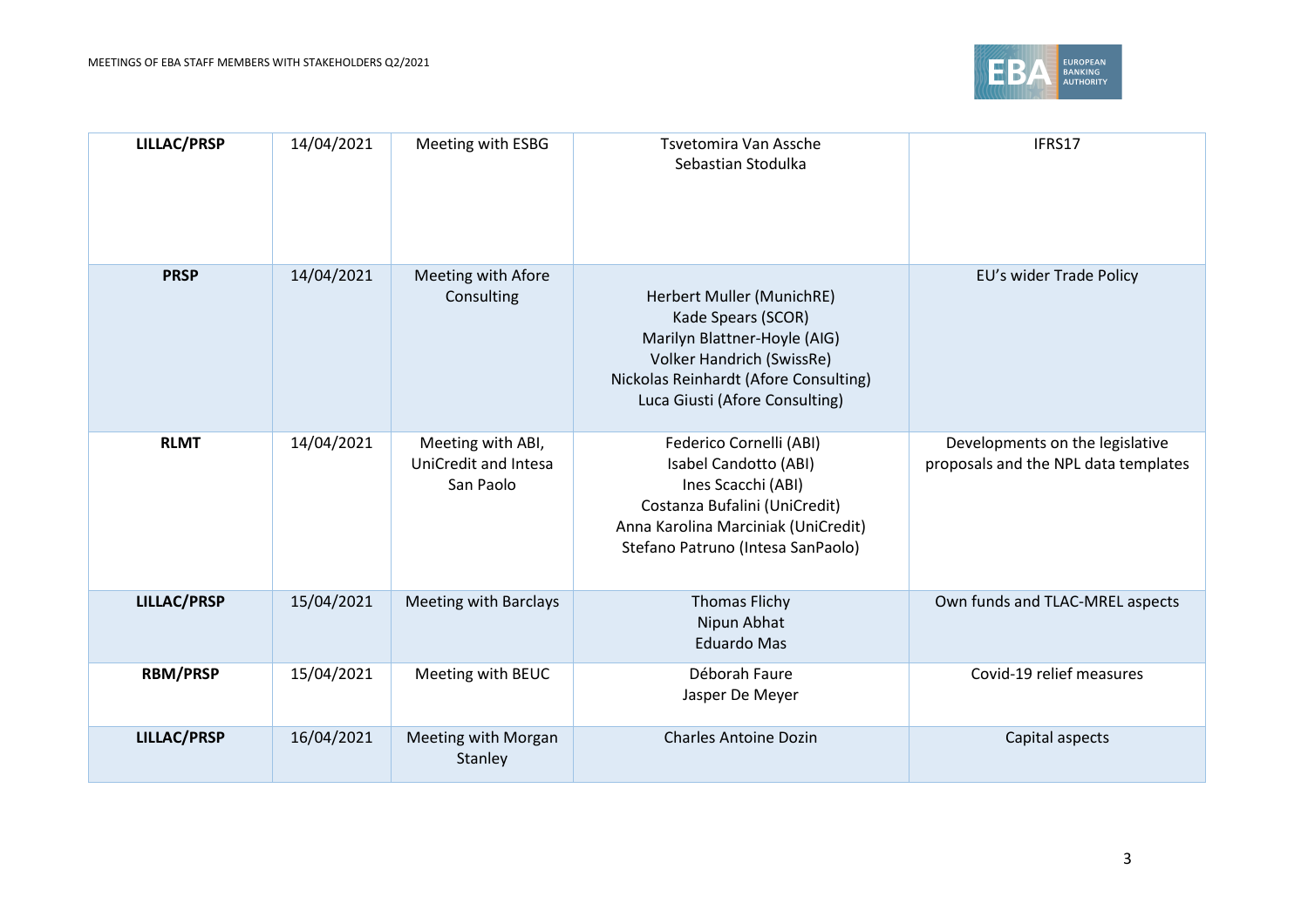

| <b>RLMT</b>     | 22/04/2021 | Meeting with<br>Caixabank        | Virginia Bueno<br>Cristina Benede                                                                                                                                                                                                                                                                                                                                                                    | <b>Green Asset Ratio:</b><br>Questions regarding the Advice to the<br>Commission on Article 8 of Taxonomy<br>Regulation and the green asset ratio |
|-----------------|------------|----------------------------------|------------------------------------------------------------------------------------------------------------------------------------------------------------------------------------------------------------------------------------------------------------------------------------------------------------------------------------------------------------------------------------------------------|---------------------------------------------------------------------------------------------------------------------------------------------------|
| <b>BMIC</b>     | 22/04/2021 | Meeting with Citi<br>Research    | Virna Valenti (Amundi Pioneer (Europe))<br>Katiuscia Oreto (Fideuram AM Ireland Ltd)<br>Alessandro Musto (Generali Asset<br>Management)<br>Stephen Ronnie (Julius Baer Bank)<br>Julian Wellesley (Loomis Sayles & Co)<br>Saahit Valiveti (Loomis Sayles & Co)<br>Viki Farmaki (State Street Global Advisors)<br>Olesya Zhovtanetska (Sun Life Canada)<br>Robert Montague (Wells Fargo Am (Intl) Ltd) | EBA work on sustainable finance                                                                                                                   |
| <b>RBM/PRSP</b> | 23/04/2021 | Meeting with Hoist<br>Finance    | Anders Carlsson<br><b>Ben Marsh</b><br>Stephan Ohlmeyer<br>Francesco DiCostanzo<br>F. Wright (Brunswick Group)<br>S. Gooroochurn (Brunswick Group)                                                                                                                                                                                                                                                   | Regulatory impediments to non-<br>performing loan (NPL) purchases by<br>banks                                                                     |
| <b>PRSP</b>     | 26/04/2021 | Meeting with DSGV,<br>ACRI, ÖSPV | <b>Ernst Summerer</b><br>Micheal Engelhard                                                                                                                                                                                                                                                                                                                                                           | Moratoria                                                                                                                                         |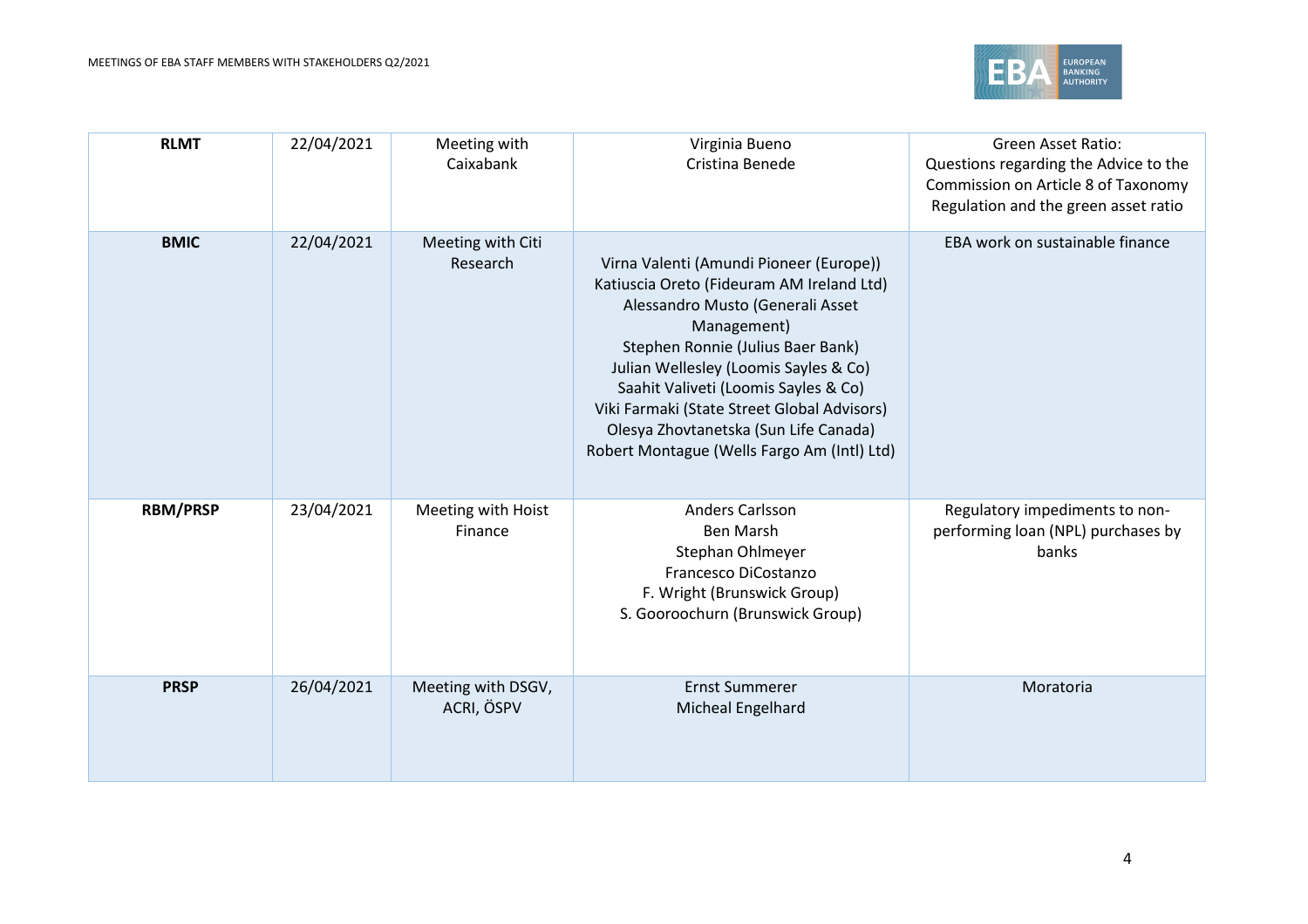

| <b>RBM/PRSP</b>               | 26/04/2021 | Meeting with ISDA                            | <b>Stathis Bismpikis</b><br>Jonathan Berryman<br><b>Oliver Miart</b><br>Brian Lynn<br>Panayiotis Dionysopoulos                    | FRTB and MR benchmarking exercise                       |
|-------------------------------|------------|----------------------------------------------|-----------------------------------------------------------------------------------------------------------------------------------|---------------------------------------------------------|
| RBM/PRSP/BMIC/<br><b>RAST</b> | 26/04/2021 | Meeting with Global<br><b>Risk Regulator</b> | Aaron Woolner (Global Risk Regulator)                                                                                             | NPLs and related trends in risks and<br>regulation etc. |
| <b>RLMT</b>                   | 28/04/2021 | Meeting with the EAPB                        | Ragnhild Vannebo<br>Farid Aliyev<br>Dan Esser<br>Simon Recker<br>Rafał Wilk<br>Ruediger Krautheuser<br>Ludmil Garkov<br>Caner Gel | Integrated reporting                                    |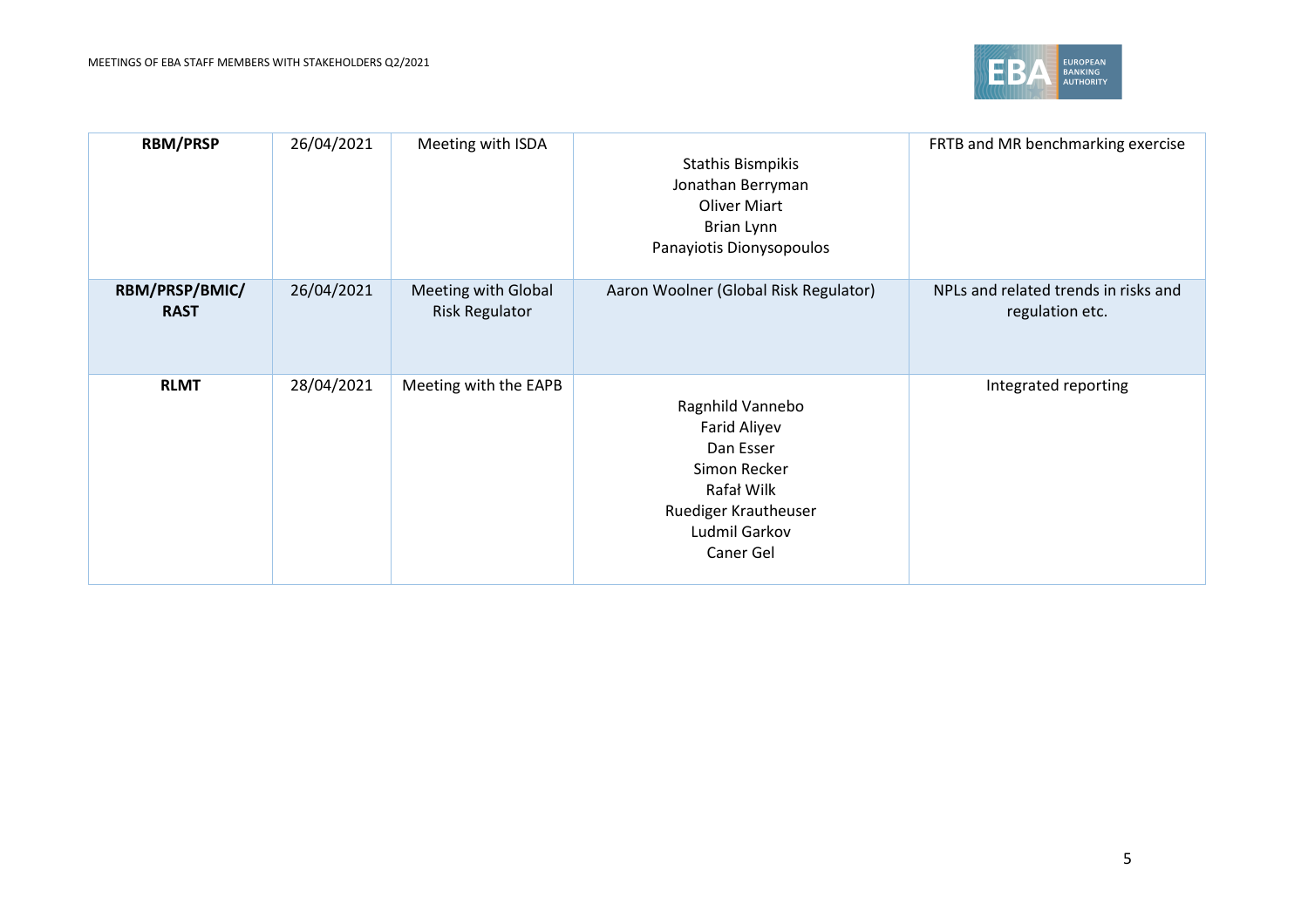

| <b>RLMT</b> | 28/04/2021 | Meeting with EBF                                                            | Marc Ziegler<br>Elina Erkkilä<br>Julen Amuriza<br>David Leclerc<br>Luca Guarinoni<br><b>Stelios Maridakis</b><br>Jörg Scharpe<br>Francisco Saravia | Integrated reporting                                                                                                                                                                                                               |
|-------------|------------|-----------------------------------------------------------------------------|----------------------------------------------------------------------------------------------------------------------------------------------------|------------------------------------------------------------------------------------------------------------------------------------------------------------------------------------------------------------------------------------|
| <b>RLMT</b> | 29/04/2021 | Meeting with the<br>German Banking<br>Industry (organised by<br>Bundesbank) | Kristin Hasenberg<br>Bianca Schoenfelder                                                                                                           | EBA Feasibility Study: Presentation of<br>the Discussion Paper on Integrated<br>Reporting by the EBA Discussions and<br>ideas/feedback sharing around the<br>topics covered in the EBA Discussion<br>paper on Integrated reporting |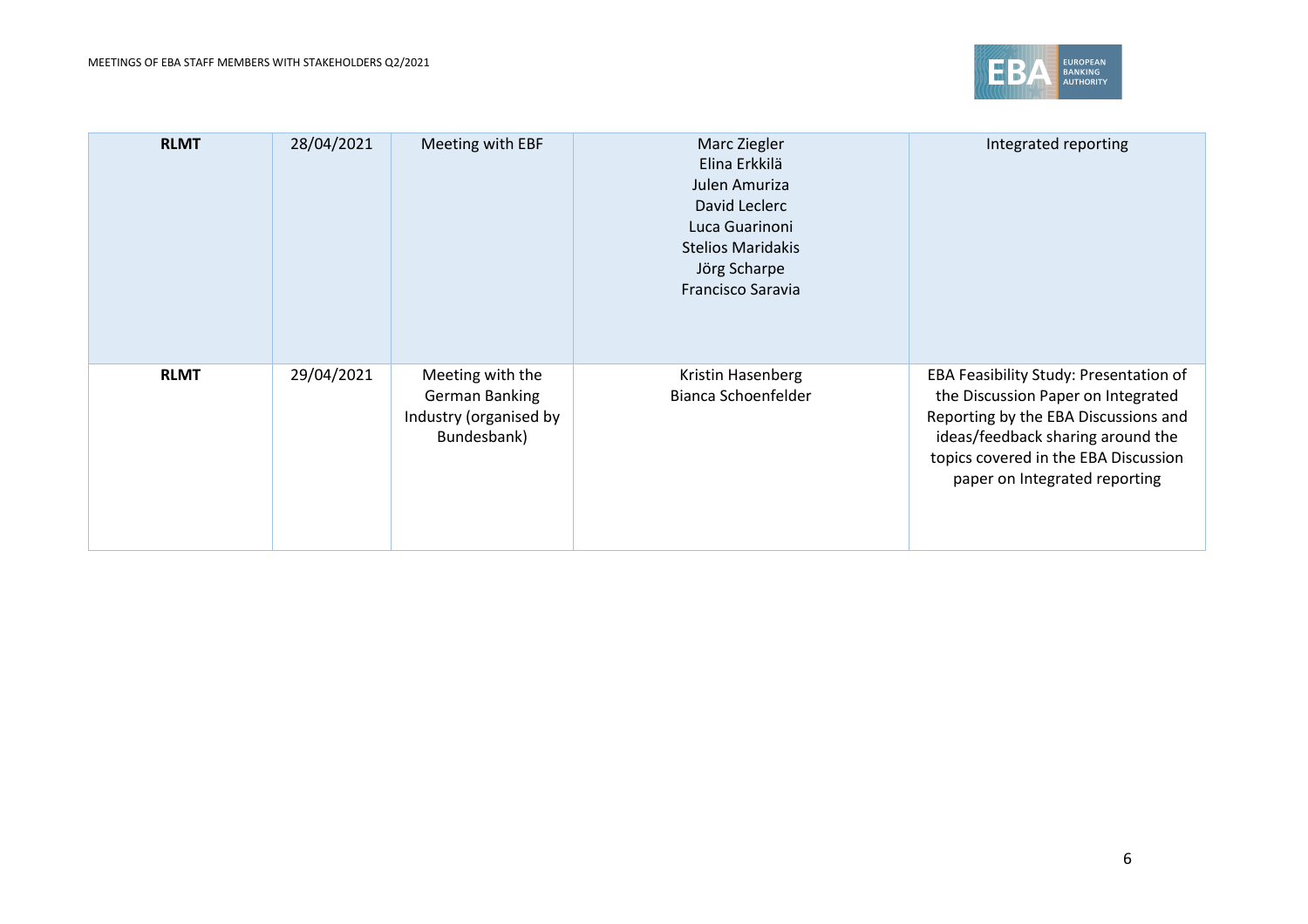

| <b>BMIP</b>        | 29/04/2021 | Meeting with Citi<br>Research                                                              | Rosanna Burcheri (Artemis Investment<br>Management)<br>Frederick Michelon (Fideuram AM Ireland<br>Ltd)<br>Katiuscia Oreto (Fideuram AM Ireland Ltd)<br>Alessandro Musto (Generali Asset<br>Management)<br>Stephen Ronnie (Julius Baer Bank)<br>Chauncey Upson (Lord Abbett & Co)<br>Tariq Amru (Marshall Wace Asset Mgmt)<br>Olesya Zhovtanetska (Sun Life Canada)<br>Robert Montague (Wells Fargo Am (Intl) Ltd) | EBA work on digital finance |
|--------------------|------------|--------------------------------------------------------------------------------------------|-------------------------------------------------------------------------------------------------------------------------------------------------------------------------------------------------------------------------------------------------------------------------------------------------------------------------------------------------------------------------------------------------------------------|-----------------------------|
| <b>RLMT</b>        | 29/04/2021 | Meeting with EBA DP<br>on integrated reporting<br>(prudential, resolution,<br>statistical) | Frank Bouillon (BVR)<br>Christoph Friedrich (BVR)<br>Jules Joyez (Crédit Mutuel)<br>Tommaso Giordani (Federcasse)<br>Luca Dalla Costa (Federcasse)<br>Michał Krakowiak (KZBS)<br>Elina Erkkilä (OP Group)<br>Mike Velthaak (Rabobank)<br>Thomas Schmatzberger (Raiffeisen Austria)<br>Victoria Pagowski (Volksbank)<br>Volker Heegemann (EACB)<br>Marco Mancino (EACB)                                            | Integrated reporting        |
| <b>LILLAC/PRSP</b> | 30/04/2021 | Meeting with Citi                                                                          | Lee Street                                                                                                                                                                                                                                                                                                                                                                                                        | Capital                     |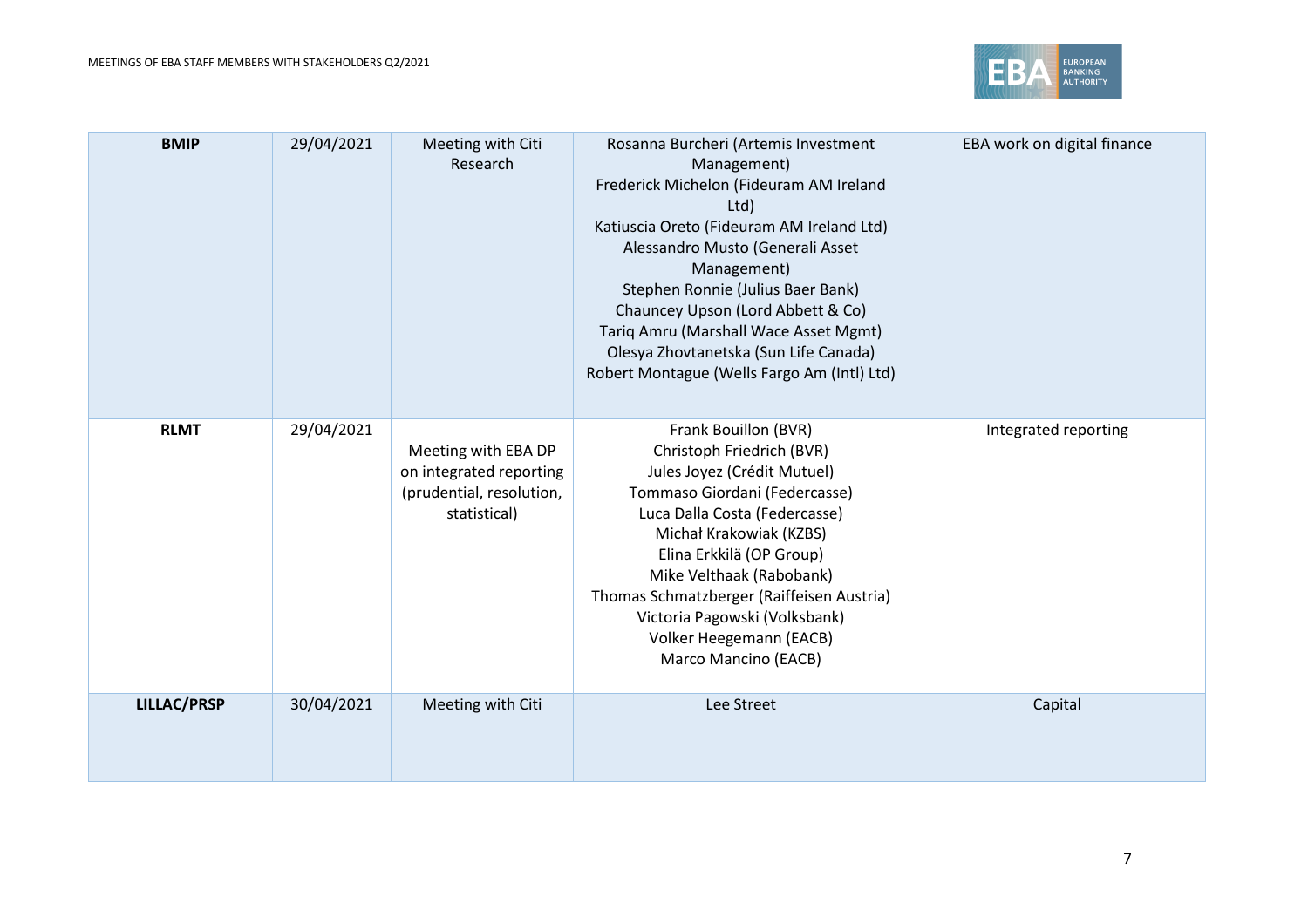

| <b>RBM/PRSP</b>   | 04/05/2021 | Meeting with Capstone                           | <b>Mathew Gilbert</b>                                 | Definition of default                |
|-------------------|------------|-------------------------------------------------|-------------------------------------------------------|--------------------------------------|
| <b>RLMT</b>       | 05/05/2021 | Meeting with Bearing<br>Point                   | David Baeza                                           | Event on Investment Firms Regulation |
| <b>SURRR/PRSP</b> | 06/05/2021 | Meeting with Moodys                             | Maria Vinuela<br>Simon Ainsworth                      | Disclosure and resolvability         |
| <b>SURRR/PRSP</b> | 12/05/2021 | Meeting with<br>Autonomous                      | <b>David Daniel</b><br>Corinne Cunningham             | Resolvability guidelines             |
| <b>RAST/EAIA</b>  | 12/05/2021 | Meeting with<br>Prometeia                       | Alina Preger<br>Andrea Partesotti<br>Andrea Agnoletto | 2021 EBA Stress Test                 |
| PAC/COPAC         | 12/05/2021 | Meeting with European<br><b>Payment Council</b> | Marijke De Soete<br>Silvia Di Lillo                   | Mobile payments authentication       |
| <b>RBM/PRSP</b>   | 17/05/2021 | Meeting with Deutsche<br>Börse                  | <b>Matthias Graulich</b><br>Niels Brab                | <b>Discussing Euroclearing</b>       |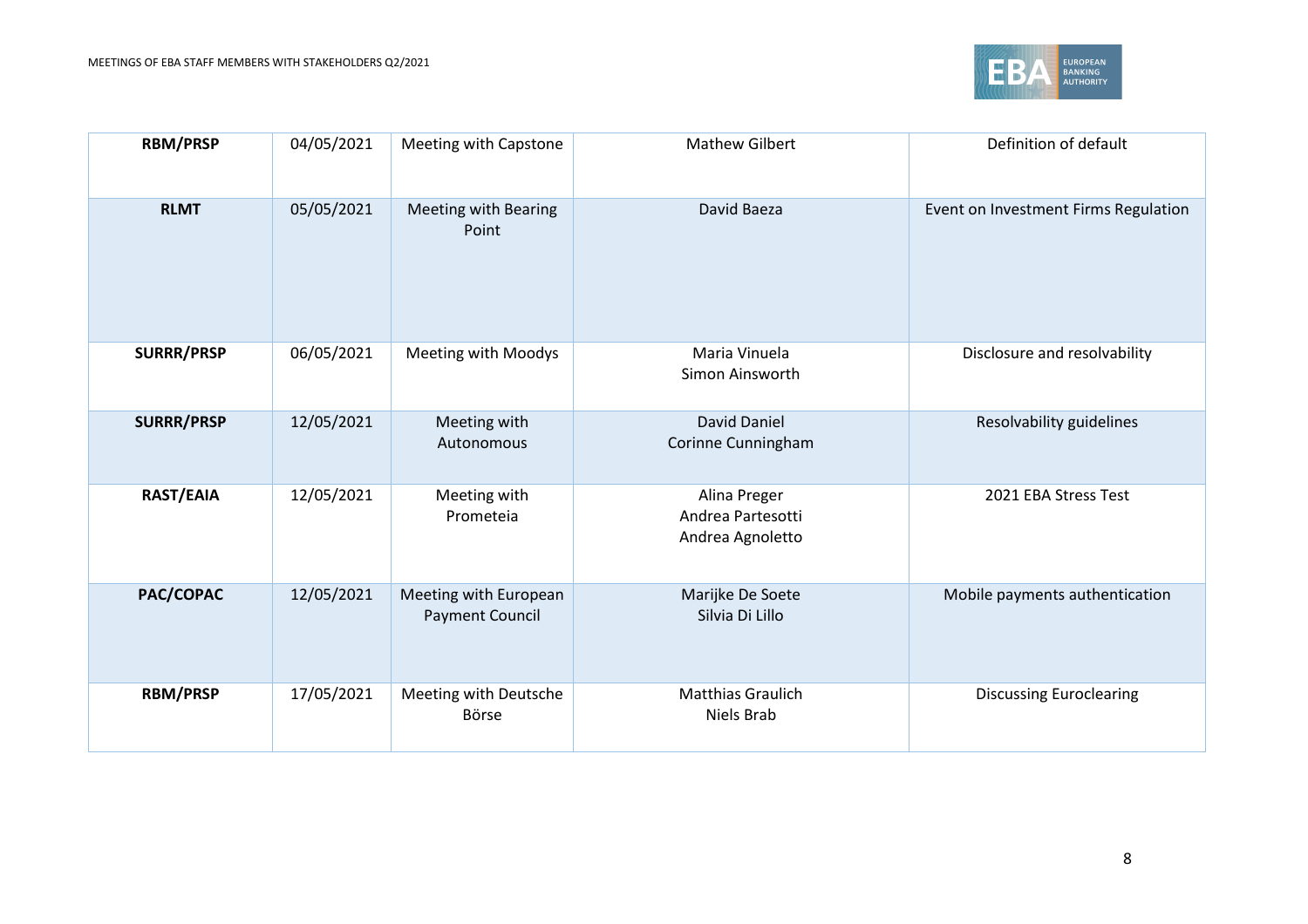

| <b>RBM/PRSP</b> | 18/05/2021 | Meeting with<br>InvestEurope                                   | <b>Martin Bresson</b><br><b>Ed Hall</b><br>Ajay Pathak                                   | Discussion on CRR                                                                                                                                                                    |
|-----------------|------------|----------------------------------------------------------------|------------------------------------------------------------------------------------------|--------------------------------------------------------------------------------------------------------------------------------------------------------------------------------------|
| <b>PRSP</b>     | 20/05/2021 | Meeting with DBD                                               | Dirk Jäger<br>Ingmar Wulfert                                                             | Definition of Default, Benchmarking-<br>Exercise IFRS 9 and impact of<br>procyclicality                                                                                              |
| <b>RBM/PRSP</b> | 31/05/2021 | Meeting with<br><b>BNP/Intesa San</b><br>Paolo/Grupo Santander | Arnaud Tisseyre (BNP)<br>Florian Dumas (BNP)<br>Fabrizio Menghini (Intesa San Paolo)     | <b>EBA call on factoring</b>                                                                                                                                                         |
| <b>PRSP</b>     | 01/06/2021 | Meeting with BDB                                               | Dirk Jaeger<br>Felix Krohne                                                              | Implications of the pandemic on the<br>(banking) industry                                                                                                                            |
| <b>ESG</b>      | 04/06/2021 | Meeting with<br>Accenture                                      | Mark.Twigg<br>Kuangyi Wei                                                                | Climate risk                                                                                                                                                                         |
| <b>PRSP</b>     | 11/06/2021 | Meeting with the Bank<br>of England                            | <b>Matthew Wilson</b><br>Alison Scott<br>Nick Lock<br>Philip Evans<br>Francesca MacMahon | Proportionality                                                                                                                                                                      |
| <b>RAST</b>     | 11/06/2021 | Call with Oliver Wyman                                         | Anthony Charrie<br>Elie Farah<br>Antoine Weckx<br>Pablo Campos<br><b>Martin Stolz</b>    | Perspectives on trends in NPLs across<br>Europe; Country-by-country<br>perspectives on NPL situation and<br>country approaches to address it,<br>focusing on Spain, Germany, France, |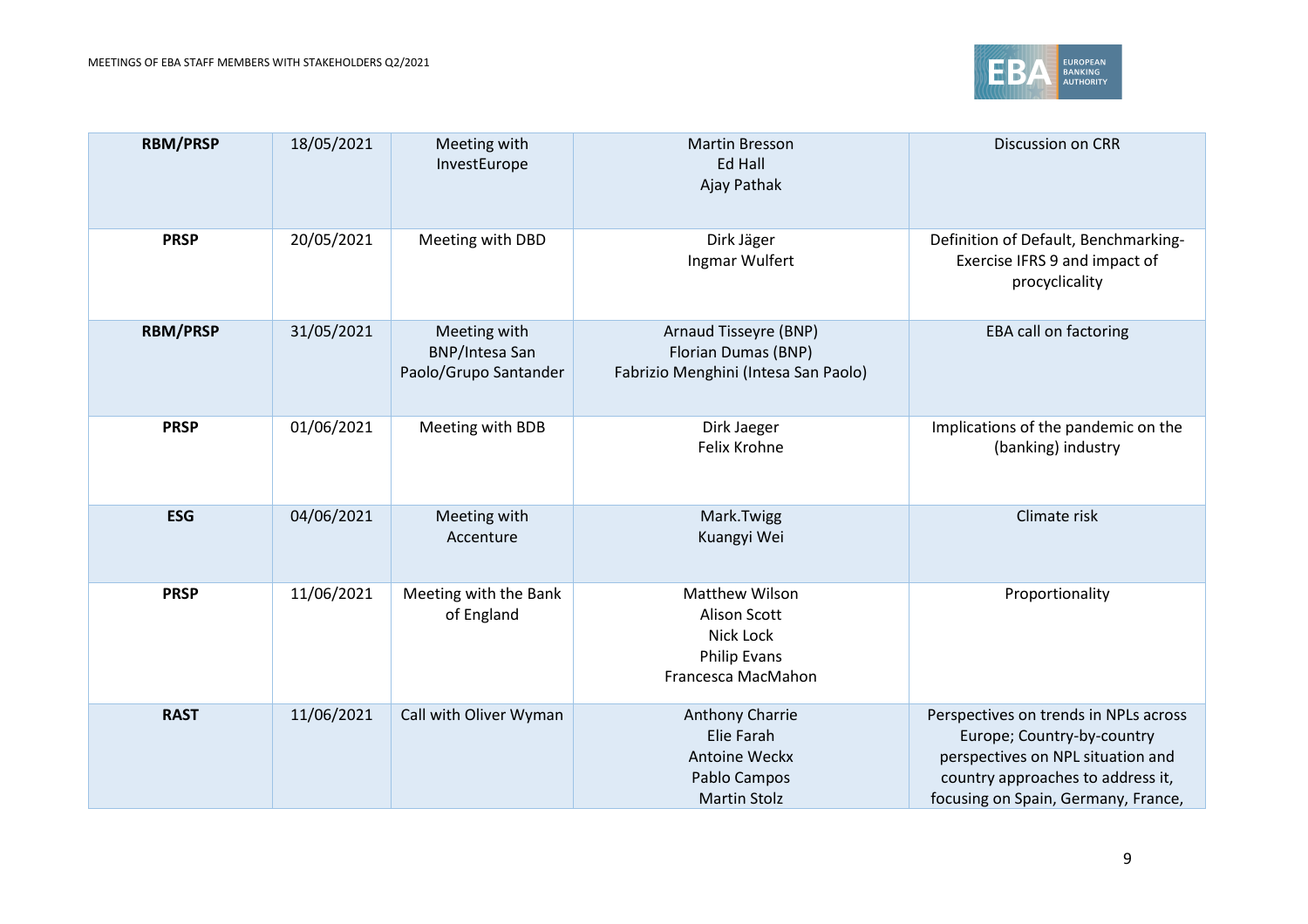

|                 |            |                                                | <b>Dimitrios Psarris</b><br><b>Alberto Mateos</b>                                                                        | and Greece, as well as a pan-European<br>approach            |
|-----------------|------------|------------------------------------------------|--------------------------------------------------------------------------------------------------------------------------|--------------------------------------------------------------|
| <b>RBM/PRSP</b> | 15/06/2021 | Call with Optiver                              | Willem Sprenkeler<br>Tadhg O'Shea                                                                                        | Classification framework under IFD/IFR                       |
| RAST/STATS/ESG  | 16/06/2021 | <b>Bilateral meeting with</b><br><b>NORDLB</b> | Christian Von Spreckelsen<br>Bruzgina, Anastasiya                                                                        | Report on 2020 EU-wide pilot exercise<br>on climate risk     |
| <b>PRSP</b>     | 17/06/2021 | Meeting with ICMA                              | Andy Hills<br>Alexander Westphal (ICMA Group)<br><b>Romain Dumas</b><br>Damien Cox (Credit Suisse)<br>Gareth Allen (UBS) | LCR calculation and triparty repo                            |
| <b>ESG/ERA</b>  | 17/06/2021 | Meeting with ADGM                              | Mary Anne Scicluna<br>Philippe Richard<br>Mercedes Vela Monserrate<br>Nick Lopez Green                                   | Abu Dhabi Fintech                                            |
| <b>RBM/PRSP</b> | 18/06/2021 | Meeting with FIA/EPTA                          | Piebe Teeboom                                                                                                            | Second consultation on draft RTS on<br>Threshold methodology |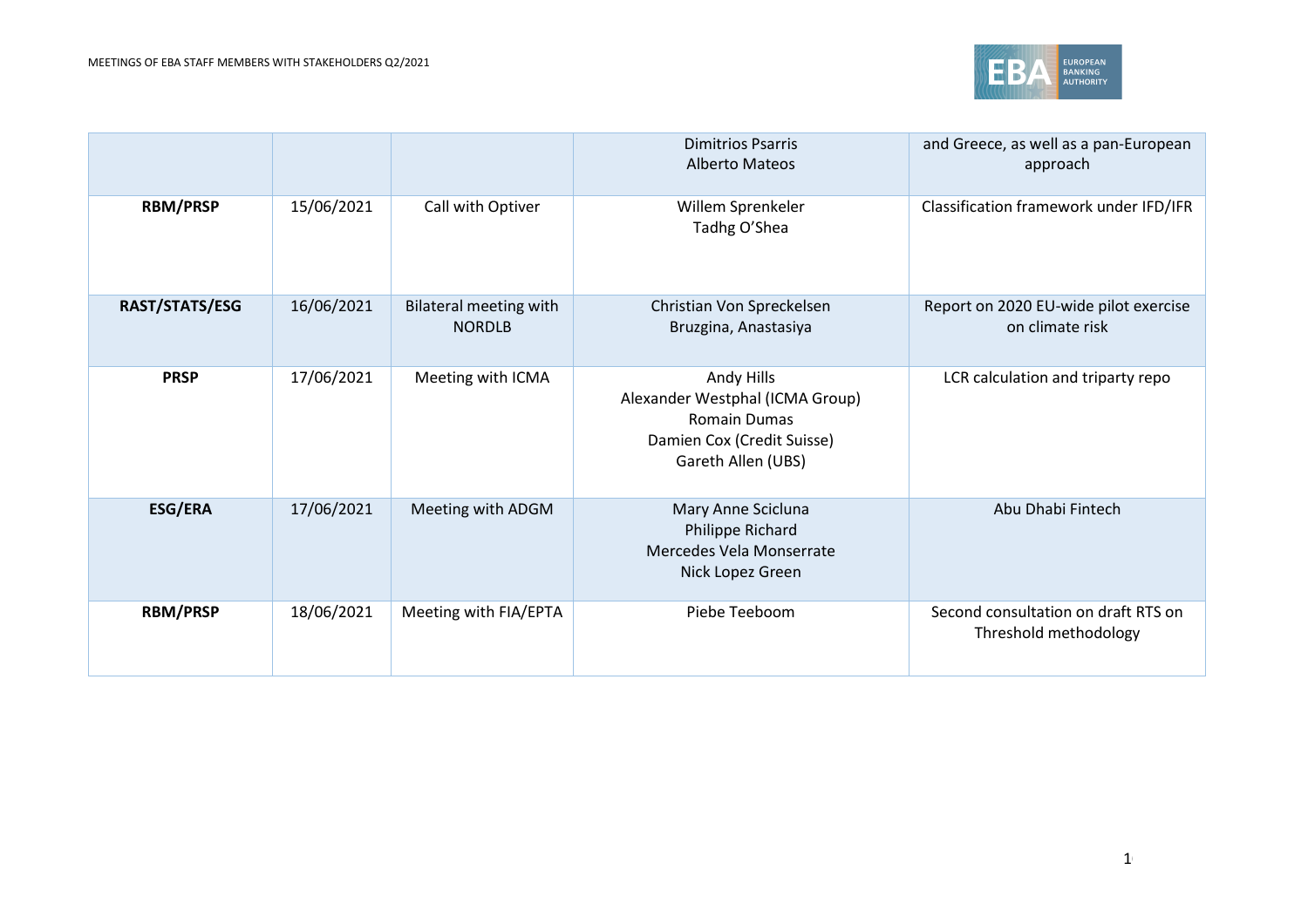

| RAST/STATS/BMIC/ESG | 21/06/2021 | <b>Bilateral meeting with</b><br><b>DEKA</b>    | Carolin Schneider<br>Tilo Bell<br>Carsten Spengemann<br>Dirk Heise<br>Peter Bahn<br><b>Rolf Mueller</b><br>Benedikt Wielsch<br>Jens Mueller | Report on 2020 EU-wide pilot exercise<br>on climate risk |
|---------------------|------------|-------------------------------------------------|---------------------------------------------------------------------------------------------------------------------------------------------|----------------------------------------------------------|
| <b>ESG/ERA</b>      | 22/06/2021 | Meeting with BoE                                | <b>Chris Faint</b>                                                                                                                          | <b>ESG-related work</b>                                  |
| RAST/STATS/ESG/BMIC | 23/06/2021 | <b>Bilateral meeting with</b><br>Intesasanpaolo | Elena Kral<br>Monica Grippo<br>Genero Guidoluciano<br>Veronica Rubiolo                                                                      | Report on 2020 EU-wide pilot exercise<br>on climate risk |
| RAST/STATS/ESG/BMIC | 24/06/2021 | Bilateral meeting with<br>Société Générale      | <b>Erwann Devillers</b><br><b>Emmanuel Martinez</b><br>Laure Bier<br><b>Olivier Picard</b><br>Constance Boublilgroh                         | Report on 2020 EU-wide pilot exercise<br>on climate risk |
| RAST/STATS/ESG/BMIC | 25/06/2021 | <b>Bilateral meeting with</b><br>Unicaja        | Cedric Blanchetiere                                                                                                                         | Report on 2020 EU-wide pilot exercise<br>on climate risk |